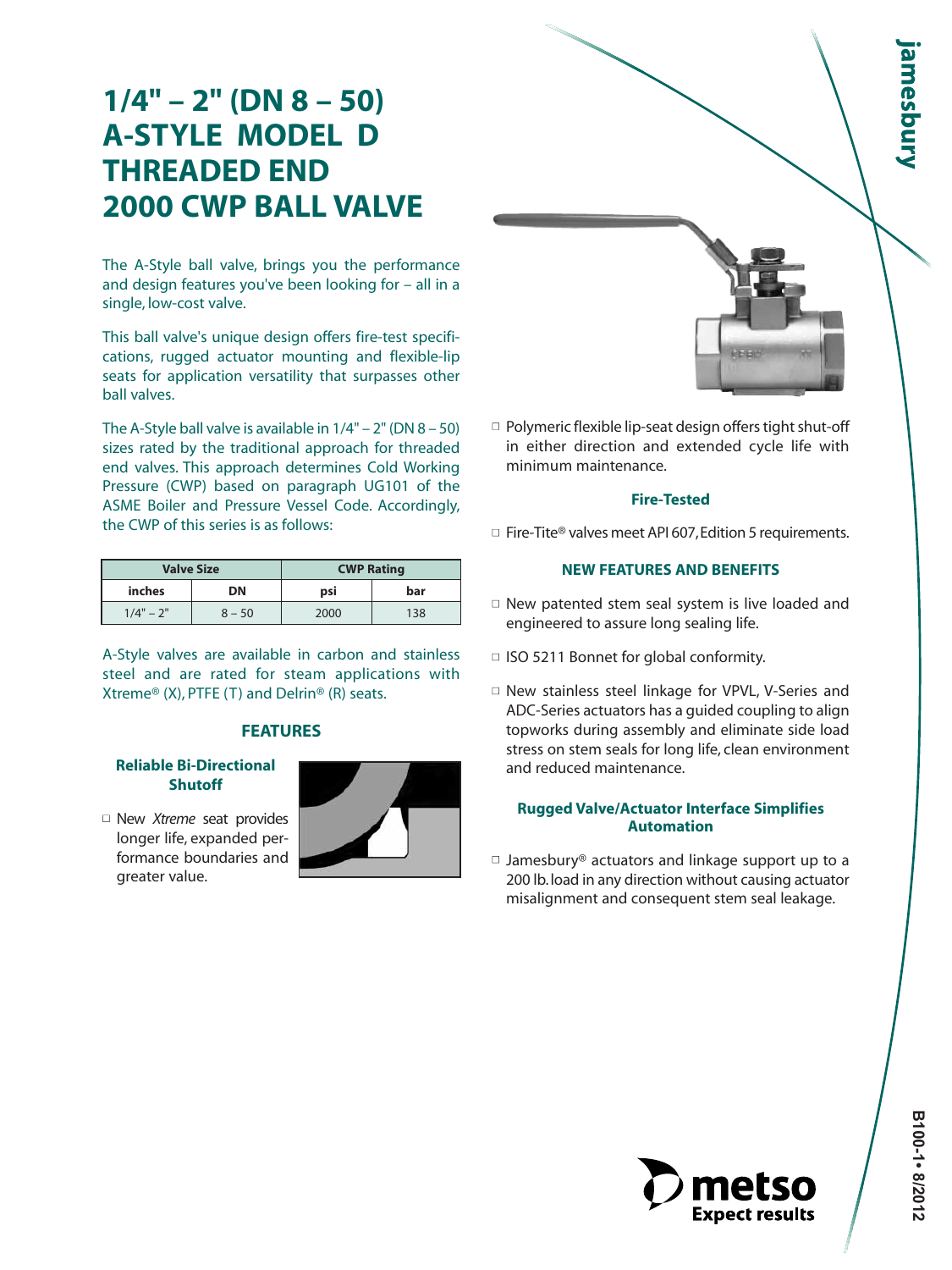

#### *XTREME* **PERFORMANCE & VALUE**

*Xtreme* seats provide longer life, expanded performance boundaries and the greatest possible value. *Xtreme* is a unique material that resulted from a technological breakthrough in our polymer research lab. The material is a fluoropolymer based blend, proprietary to *Jamesbury* that provides superior quarter turn valve performance.

#### **Valve Seat Ratings**

These ratings are based on differential pressure with valve in the fully closed position and refer to seats only. Refer to valve body ratings to be sure that all components are satisfactory for the application.

**1 /4" – 2" (DN 8 – 50) Standard Port**

#### **Valve Body Ratings**

These are maximum working pressure ratings of the valve body only. Valves in carbon steel are suitable for service to -20˚F (-29˚C), valves in 316 stainless steel to -60˚F (51˚C) (to -40˚F with Delrin® seats). The preceding seat ratings determine the practical pressure limitation in actual working pressure. Ratings are at -20˚F to +100˚F (-29˚C to +38˚C).

|                                    |          |                      |                 |     | Temperature °C                          |                         |                          |                 |                                  |     |                                    |
|------------------------------------|----------|----------------------|-----------------|-----|-----------------------------------------|-------------------------|--------------------------|-----------------|----------------------------------|-----|------------------------------------|
|                                    |          | $-50$                | 0               | 50  | 100                                     |                         | 150 200                  | 250 300         |                                  |     |                                    |
|                                    |          |                      |                 |     |                                         |                         |                          |                 |                                  |     |                                    |
|                                    | 2000     |                      |                 |     |                                         | Low                     |                          |                 |                                  |     |                                    |
|                                    | 1800     |                      |                 |     |                                         |                         | temperature<br>limit for |                 |                                  | 125 |                                    |
|                                    | 1600     |                      |                 |     |                                         |                         | carbon steel             |                 |                                  |     |                                    |
|                                    | 1400     |                      |                 |     |                                         |                         |                          |                 |                                  | 100 |                                    |
|                                    | 1200     |                      |                 |     |                                         |                         |                          |                 |                                  |     |                                    |
| Maximum Differential Pressure, psi | 1000     |                      |                 |     |                                         |                         | X                        |                 |                                  |     | Maximum Differential Pressure, bar |
|                                    | 800      |                      |                 |     |                                         |                         |                          |                 |                                  | 50  |                                    |
|                                    | 600      |                      |                 |     |                                         |                         |                          |                 | <b>Saturated</b><br><b>Steam</b> |     |                                    |
|                                    | 400      |                      |                 |     |                                         | $\overline{\mathsf{R}}$ |                          |                 |                                  |     |                                    |
|                                    | 200      |                      |                 |     |                                         | т                       |                          |                 |                                  | 20  |                                    |
|                                    | $\Omega$ |                      |                 |     |                                         |                         |                          |                 |                                  |     |                                    |
|                                    | $-60$    | $\mathbf 0$<br>$-20$ |                 | 100 | 200<br><b>Temperature <sup>°</sup>F</b> | 300                     | 400                      | 500             | 600                              |     |                                    |
|                                    |          |                      | <b>X-Xtreme</b> |     |                                         | <b>T-PTFE</b>           |                          | <b>R-Delrin</b> |                                  |     |                                    |

| <b>Valve</b><br><b>Size</b> | <b>Working Pressure Rating - psi</b> |                        |  |  |  |  |  |
|-----------------------------|--------------------------------------|------------------------|--|--|--|--|--|
| <b>Inches</b>               | <b>Carbon Steel</b>                  | <b>Stainless Steel</b> |  |  |  |  |  |
| $1/4" - 2"$                 | 2000                                 | 2000                   |  |  |  |  |  |

| <b>Valve</b>      | <b>Working Pressure Rating - bar</b> |                        |  |  |  |  |
|-------------------|--------------------------------------|------------------------|--|--|--|--|
| <b>Size</b><br>DN | <b>Carbon Steel</b>                  | <b>Stainless Steel</b> |  |  |  |  |
| $8 - 20$          | 138                                  | 138                    |  |  |  |  |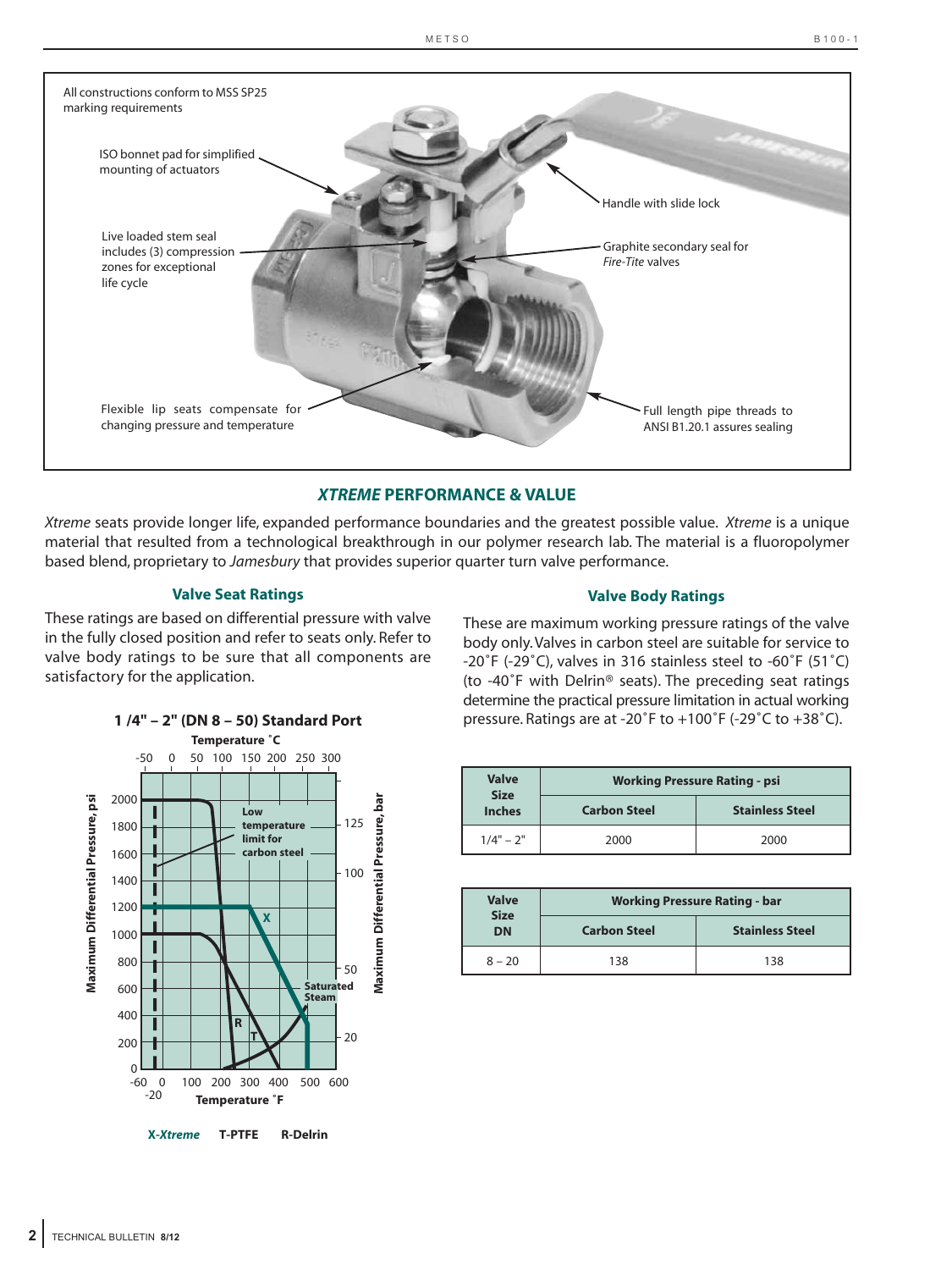

#### **Automation Performance and Value**

A-Style valves combined with *Jamesbury* actuators offer a total value and performance package. Available with pneumatic Valv-Powr® VPVL actuators, V-Series, ADC-Series, QX-Series and I-Series electric actuators and with StoneL® Quartz®, Eclipse®, and Hawkeye® digital monitors or VCTs, the packages have a wide range of applications.Visit our website at **www.metso.com/valves.**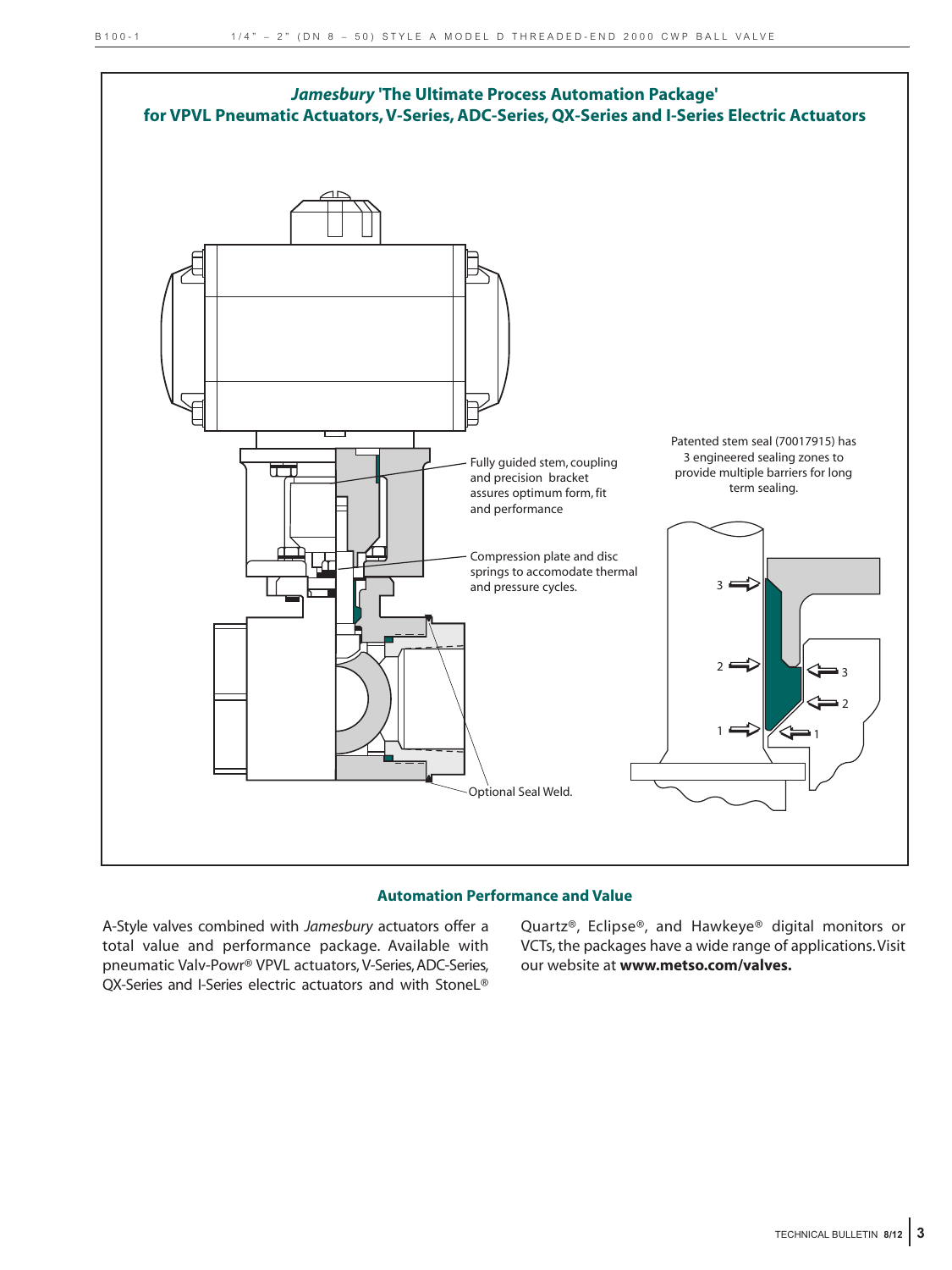### **DIMENSIONS**



| <b>Valve</b><br><b>Size</b> |      | <b>APPROXIMATE DIMENSIONS - inches</b> |      |      |      |      |      |      |                |      | Approx.<br>Weight |      |                   |      |
|-----------------------------|------|----------------------------------------|------|------|------|------|------|------|----------------|------|-------------------|------|-------------------|------|
| <b>Inches</b>               | A    | в                                      | D    | E    |      | н    | J    | ĸ    |                | M    | R                 | S    | <b>ISO BONNET</b> | lbs. |
| 1/4                         | 2.94 | 1.66                                   | 1.06 | 0.43 | 1.13 | 1.63 | 2.36 | 5.00 | M <sub>5</sub> | 1.42 | 0.31              | 0.18 | F03               | 1.3  |
| 3/8                         | 2.94 | 1.66                                   | 1.06 | 0.43 | 1.13 | 1.63 | 2.36 | 5.00 | M <sub>5</sub> | 1.42 | 0.31              | 0.18 | F03               | 1.3  |
| 1/2                         | 3.44 | 2.16                                   | 1.06 | 0.50 | 1.13 | 1.63 | 2.36 | 5.00 | M <sub>5</sub> | 1.42 | 0.31              | 0.18 | F03               | 1.5  |
| 3/4                         | 3.81 | 2.31                                   | 1.22 | 0.69 | 1.38 | 1.79 | 2.52 | 5.00 | M <sub>5</sub> | 1.42 | 0.31              | 0.18 | F03               | 2.5  |
|                             | 4.50 | 2.73                                   | 1.65 | 0.88 | 1.75 | 2.58 | 3.29 | 6.50 | M <sub>5</sub> | 1.65 | 0.50              | 0.31 | F04               | 3.5  |
| $1 - 1/4$                   | 4.44 | 2.44                                   | 1.78 | 1.00 | 2.00 | 2.71 | 3.42 | 6.50 | M <sub>5</sub> | 1.65 | 0.50              | 0.31 | F04               | 3.8  |
| $1 - 1/2$                   | 4.56 | 2.37                                   | 2.08 | .25  | 2.31 | 3.30 | 4.27 | 8.00 | M <sub>6</sub> | 1.97 | 0.63              | 0.37 | F <sub>05</sub>   | 5.4  |
| $\overline{2}$              | 5.00 | 2.25                                   | 2.26 | 1.50 | 2.81 | 3.49 | 4.46 | 8.00 | M <sub>6</sub> | 1.97 | 0.63              | 0.37 | F05               | 7.0  |

| <b>Valve</b><br><b>Size</b> | <b>APPROXIMATE DIMENSIONS - mm</b> |    |    |    |    |    |     |     |                | Approx.<br><b>Weight</b> |    |    |                   |     |
|-----------------------------|------------------------------------|----|----|----|----|----|-----|-----|----------------|--------------------------|----|----|-------------------|-----|
| <b>DN</b>                   | A                                  | B  | D  | E  |    | н  | u   | K   |                | M                        | R  |    | <b>ISO BONNET</b> | kg  |
| 08                          | 75                                 | 42 | 27 | 11 | 29 | 41 | 60  | 27  | M <sub>5</sub> | 36                       | 08 | 05 | F03               | 0.6 |
| 10                          | 75                                 | 42 | 27 | 11 | 29 | 41 | 60  | 127 | M <sub>5</sub> | 36                       | 08 | 05 | F <sub>0</sub> 3  | 0.6 |
| 15                          | 87                                 | 55 | 27 | 13 | 29 | 41 | 60  | 27  | M <sub>5</sub> | 36                       | 08 | 05 | F03               | 0.7 |
| 20                          | 97                                 | 59 | 31 | 18 | 35 | 45 | 64  | 127 | M <sub>5</sub> | 36                       | 08 | 05 | F03               | 1.1 |
| 25                          | 114                                | 69 | 42 | 22 | 44 | 65 | 84  | 165 | M <sub>5</sub> | 42                       | 13 | 08 | F04               | 1.6 |
| 32                          | 113                                | 62 | 45 | 25 | 51 | 69 | 87  | 165 | M <sub>5</sub> | 42                       | 13 | 08 | F04               | 1.7 |
| 40                          | 116                                | 60 | 53 | 32 | 59 | 84 | 108 | 203 | M6             | 50                       | 16 | 09 | F <sub>05</sub>   | 2.4 |
| 50                          | 127                                | 57 | 57 | 38 | 71 | 89 | 113 | 203 | M <sub>6</sub> | 50                       | 16 | 09 | F05               | 3.2 |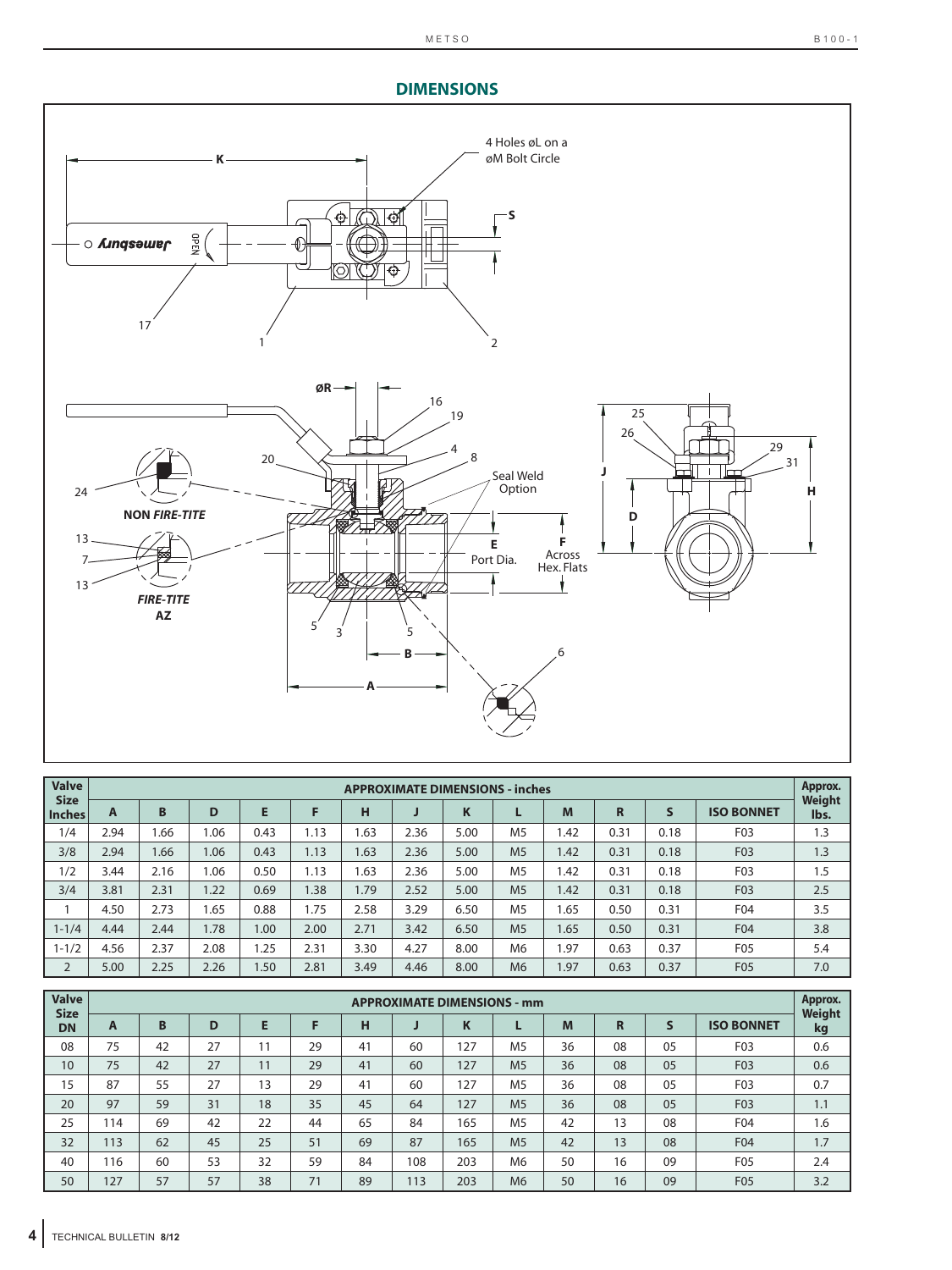|                 | <b>BILL OF MATERIALS AND PARTS LIST</b> |                                 |                                                |  |  |  |  |  |
|-----------------|-----------------------------------------|---------------------------------|------------------------------------------------|--|--|--|--|--|
|                 | <b>Part Name</b>                        | <b>Body Material</b>            |                                                |  |  |  |  |  |
| <b>Part No.</b> |                                         | <b>Carbon Steel (22)</b>        | 316 Stainless Steel (36)                       |  |  |  |  |  |
| 1               | Body                                    | Carbon steel ASTM A216 Type WCB | 316 Stainless steel ASTM A351 Type CF8M        |  |  |  |  |  |
| $\overline{2}$  | <b>Body Cap</b>                         | Carbon steel ASTM A216 Type WCB | 316 Stainless steel ASTM A351 Type CF8M        |  |  |  |  |  |
| 3               | Ball                                    |                                 | 316 Stainless steel                            |  |  |  |  |  |
| 4               | Stem                                    |                                 | 316 Stainless steel or 17-4 PH Stainless steel |  |  |  |  |  |
| 5               | Seat                                    |                                 | PTFE, Xtreme, Delrin®#, as specified           |  |  |  |  |  |
| 6               | <b>Body Seal</b>                        |                                 | <b>TFM®</b>                                    |  |  |  |  |  |
| 7               | Secondary Stem Seal                     | Graphite*                       |                                                |  |  |  |  |  |
| 8               | <b>Stem Seal</b>                        |                                 | PTFE, TFM (Xtreme seated valves)               |  |  |  |  |  |
| 13              | <b>Stem Bearing</b>                     |                                 | Filled PTFE (Delrin when Delrin seated)        |  |  |  |  |  |
| 16              | Hex Nut                                 |                                 | 316 Stainless steel                            |  |  |  |  |  |
| 17              | Handle                                  | Carbon steel (Zinc plated)      | 300 Series Stainless steel                     |  |  |  |  |  |
| 19              | Lock Washer                             |                                 | 300 Series Stainless steel                     |  |  |  |  |  |
| 20              | <b>Compression Plate</b>                |                                 | 316 Stainless steel                            |  |  |  |  |  |
| 25              | Socket Cap Screw                        |                                 | 316 Stainless steel                            |  |  |  |  |  |
| 26              | Handle Stop Spacer                      | 316 Stainless steel             |                                                |  |  |  |  |  |
| 29              | <b>Hex Cap Screw</b>                    | 316 Stainless steel             |                                                |  |  |  |  |  |
| 31              | Disc Spring                             |                                 | 17-7 PH Stainless steel                        |  |  |  |  |  |

# Requires 17-4 PH stem

Item 7 not applicable in non *Fire-Tite* valves

#### **Bonnet Extension SE-096, 097 & 098**

4" (102 mm) bonnet extensions are available for applications that require insulated pipe, particularly useful for automated products, bonnet extension can also be used to prevent interference between actuators and companion pipelines and equipment. They are ideal as extension that require locking lever or locking oval handle capability. Stainless steel construction offers the option of using the bonnet extension to enhance the carbon steel stem extension (SE-093, 094 & 095) offerings.

#### **Stem Extensions SE-093, 094 & 095**

A standard 4" (102 mm) stem extension is offered for improved accessibility, particularly when used in insulated pipelines. Stem extension kits can be ordered factory-mounted or shipped separately for field mounting.

#### **ACCESSORIES**

4" (102 mm)

## **Round Handles**

Optional round handles available. To order handles separately, specify the part number shown in the accessories table below.



Optional oval handle saves space and may be padlocked to retain the valve in the open or closed position.



Centerline of Valve







#### **Stainless steel linkages for** *Jamesbury* **ISO Actuators**

- **•** Self aligning
- **•** Engineered for optimum stem seal performance



|                      | <b>Accessories Table - inches (DN/mm)</b> |                  |                     |              |                    |                          |                                     |        |  |  |
|----------------------|-------------------------------------------|------------------|---------------------|--------------|--------------------|--------------------------|-------------------------------------|--------|--|--|
| <b>Valve Size</b>    | <b>Bonnet Ext.*</b>                       | <b>Stem Ext.</b> |                     | <b>Round</b> |                    | <b>Round/Oval Handle</b> | <b>Allowable Max. Torque FT.LBS</b> |        |  |  |
| <b>Standard Bore</b> |                                           |                  | <b>Locking Oval</b> |              | <b>Dimension A</b> | <b>Dimension H</b>       | <b>Round</b>                        | Oval   |  |  |
| $1/4 - 1/2 (8 - 15)$ | SE-096                                    | SE-093           | 112-0108-30         | 112-0105-30  | 4.00(101.6)        | 2.96(75.2)               | 9(14)                               | 9(14)  |  |  |
| 3/4(20)              | SE-096                                    | SE-093           | 112-0108-30         | 112-0105-30  | 4.00(101.6)        | 3.11(79.0)               | 9(14)                               | 9(14)  |  |  |
| (25)                 | SE-097                                    | SE-094           | 112-0109-30         | 112-0106-30  | 4.50(114.3)        | 3.70 (94.0)              | 18(25)                              | 18(25) |  |  |
| $1-1/4(32)$          | SE-097                                    | SE-094           | 112-0109-30         | 112-0106-30  | 4.50(114.3)        | 3.83(97.3)               | 18(25)                              | 18(25) |  |  |
| $1-1/2(40)$          | SE-098                                    | SE-095           | 112-0110-30         | 112-0107-30  | 5.75 (146.0)       | 4.75 (120.7)             | 25(34)                              | 25(34) |  |  |
| 2(50)                | SE-098                                    | SE-095           | 112-0110-30         | 112-0107-30  | 5.75(146.0)        | 4.94 (125.5)             | 25(34)                              | 25(34) |  |  |

\* Use with Delrin® seats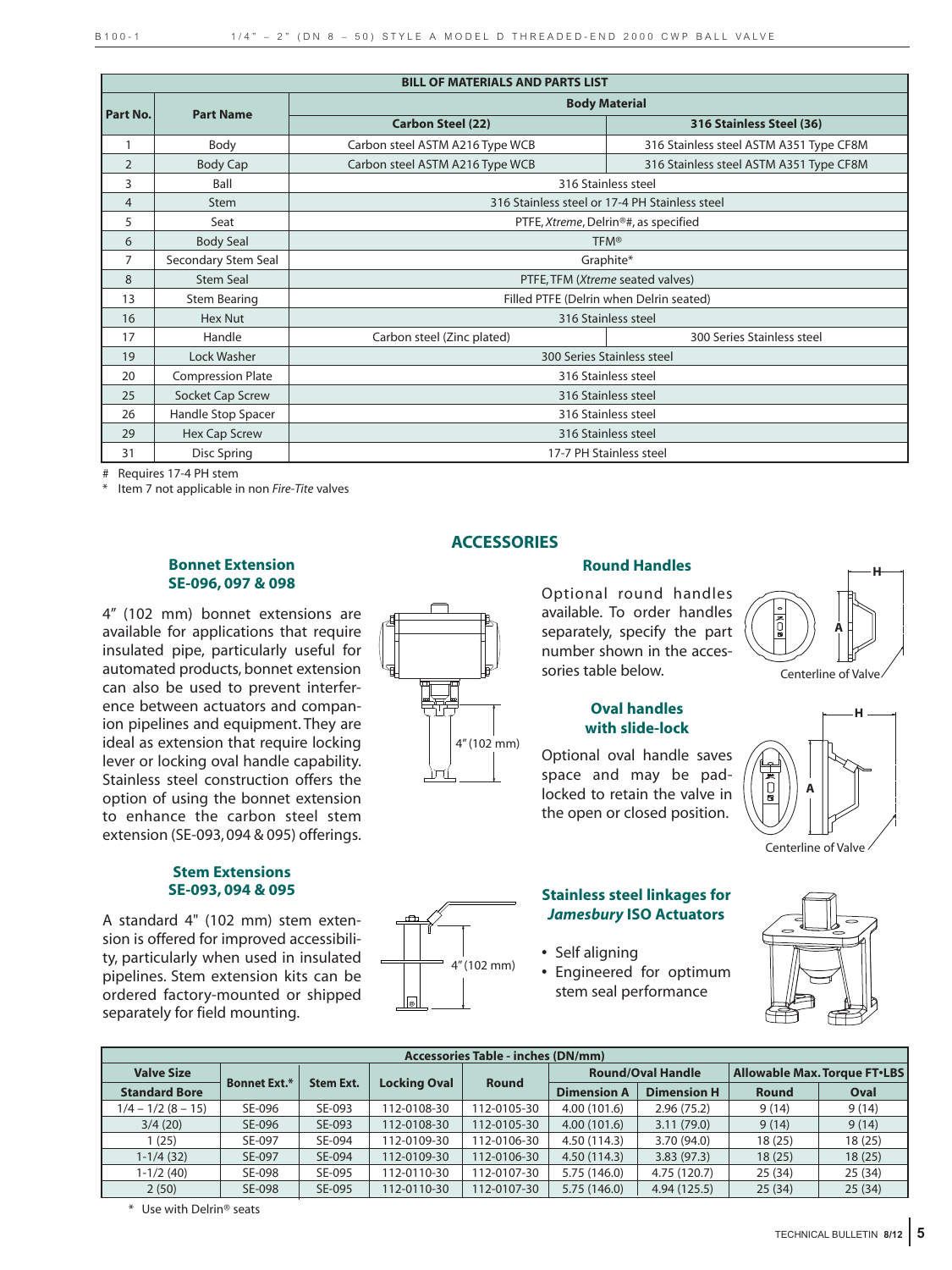#### **VALVE TORQUE DATA**

These torque charts are to be used as a guide for actuator selection. Additional requirements may be imposed by media characteristics, trim, and frequency of valve operation. For clean lubricating fluid service, required torque of *Xtreme* (X), and PTFE (T) seated valves only may be reduced 20% when the valve is equipped with corrosion

resistant trim. For difficult services such as slurries and semi-solids, and for oxygen, increase values by 50%. *If in doubt, select the larger actuator.*

Torque output values and actuator selection tables for the different types of *Jamesbury* actuators are contained in the bulletins listed on Page 7.

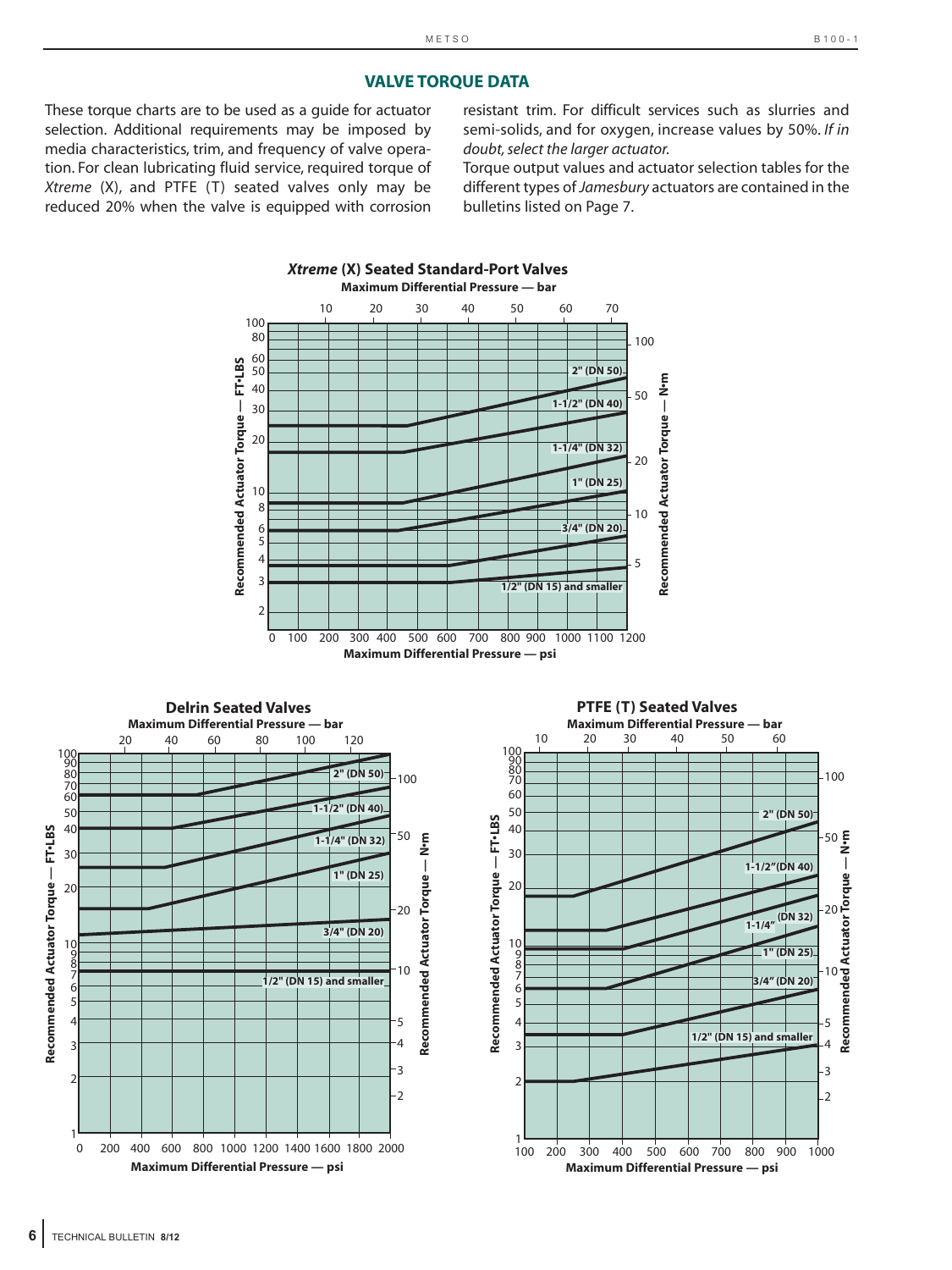#### **Actuators**

Metso offers a full line of integrally designed actuators for automated systems or for easier control of inaccessible or remote valves. Pneumatic actuators that include doubleacting and spring-return piston, vane and rack and pinion units, spring-diaphragm types, and electric actuators are available for all valves. Electric actuators are available in both watertight and hazardous location models.

For further information on actuators for A-Style valves, see the following:

| <b>Type</b>                          | <b>Bulletin</b> |
|--------------------------------------|-----------------|
| Spring Diaphragm Rotary Actuators    | A110-4          |
| Double Opposed Piston Actuators      | A111-5          |
| <b>V-Series Electric Actuators</b>   | $A200-1$        |
| <b>ADC-Series Electric Actuators</b> | $A201-1$        |
| <b>QX-Series Electric Actuators</b>  | A207-1          |
| <b>I-Series Electric Actuators</b>   | $A206-1$        |

#### **Flow Data**

The table below provides flow coefficients of reduced port A-Style valves.The Cv values represent the flow of water at +60˚F through the valve in gallons per minute at a pressure drop of 1 psi.The metric equivalent, Kv, is the flow of water at 16˚C through the valve in cubic meters per hour at a pressure drop of 1kg/cm<sup>2</sup>. To convert Cv to Kv multiply by 0.8569.

|               | <b>Valve Size</b> |     | <b>Equivalent length</b> |  |  |
|---------------|-------------------|-----|--------------------------|--|--|
| <b>Inches</b> | <b>DN</b>         | Cv  | of pipe - ft.            |  |  |
| 1/4           | 8                 | 6   | .33                      |  |  |
| 3/8           | 10                | 10  | .61                      |  |  |
| 1/2           | 15                | 13  | 1.5                      |  |  |
| 3/4           | 20                | 33  | 1.1                      |  |  |
|               | 25                | 44  | 2.1                      |  |  |
| $1 - 1/4$     | 32                | 46  | 8.4                      |  |  |
| $1 - 1/2$     | 40                | 95  | 4.5                      |  |  |
| $\mathcal{P}$ | 50                | 111 | 12.0                     |  |  |